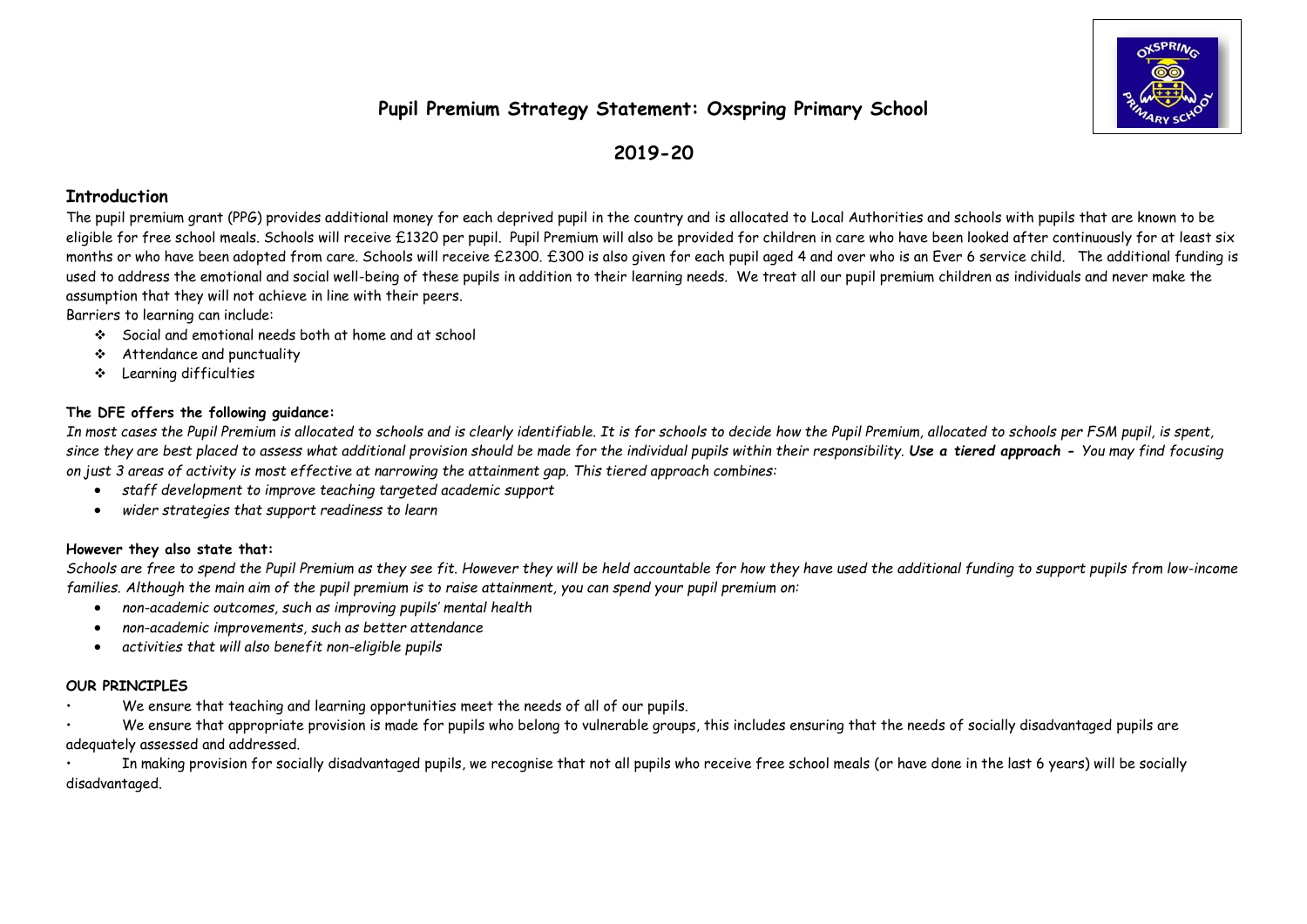• We also recognise that not all pupils who are socially disadvantaged are registered or qualify for free school meals. We therefore allocate Pupil Premium with the aim to ensure that all pupils who have additional needs receive the highest quality of personalised provision, which helps them to thrive regardless of their status as disadvantaged or nondisadvantaged.

| <b>Summary information</b> |                         |                                  |  |                                              |                         |  |  |
|----------------------------|-------------------------|----------------------------------|--|----------------------------------------------|-------------------------|--|--|
| School                     | Oxspring Primary School |                                  |  |                                              |                         |  |  |
| Academic Year              | 2019/20                 | Total PP budget: £17,460         |  |                                              |                         |  |  |
| Total number of pupils     | 131                     | Number of pupils eligible for PP |  | Date for internal review of this<br>strategy | End of summer term 2020 |  |  |

**Attainment** - Please note that due to the small size of the cohort of pupils, individual pupils could be identified through the publication of cohort data. As the DFE states 'The performance of a small number of pupils can have a disproportionate effect on the school's overall results. The data is available for in school analysis of strengths and areas for development which is used to inform pupil premium review of spending and next steps.

|                 | 1. Barriers to future attainment (for pupils eligible for PP, including high ability)                                                                                                                                                                                                           |                                                                      |  |  |  |  |  |
|-----------------|-------------------------------------------------------------------------------------------------------------------------------------------------------------------------------------------------------------------------------------------------------------------------------------------------|----------------------------------------------------------------------|--|--|--|--|--|
|                 | In-school barriers (issues to be addressed in school, such as poor oral language skills)                                                                                                                                                                                                        |                                                                      |  |  |  |  |  |
| <b>A.</b>       | PP children achieved lower than national results in reading at ARE and above. Their progress score was lower than their non-disadvantaged peers in school. Lower<br>percentage of pupil premium children gained greater depth/ higher scaled scores in end of year assessments in all subjects. |                                                                      |  |  |  |  |  |
| <b>B.</b>       | Learning difficulties and low ability of some of our PP children. Children who are not meeting ARE and finding it challenging to catch up, affecting progress and overall<br>attainment. High amount of identified dyslexic tendencies within the current Year 3 PP cohort.                     |                                                                      |  |  |  |  |  |
| $\mathcal{C}$ . | Social and emotional needs that impact on behaviour for learning - some PP children have low self-esteem and little resilience. Some of our PP pupils have social and emotional<br>challenges that need to be addressed                                                                         |                                                                      |  |  |  |  |  |
| D.              | Access to educational experiences such as trips, residential visits and extra-curricular activities can be limited                                                                                                                                                                              |                                                                      |  |  |  |  |  |
|                 | External barriers (issues which also require action outside school, such as low attendance rates)                                                                                                                                                                                               |                                                                      |  |  |  |  |  |
| Ε.              | Consistent levels of parental engagement needed for all groups of pupils. A lack of regular routines including home reading, homework, spellings and having correct<br>equipment in school.                                                                                                     |                                                                      |  |  |  |  |  |
|                 | 2. Desired outcomes                                                                                                                                                                                                                                                                             |                                                                      |  |  |  |  |  |
|                 | Desired outcomes and how they will be measured                                                                                                                                                                                                                                                  | Success criteria                                                     |  |  |  |  |  |
| А.              | The attainment and progress for all disadvantaged pupils in reading is increased (with a particular                                                                                                                                                                                             | from different starting points<br>Disadvantaged<br>pupils<br>achieve |  |  |  |  |  |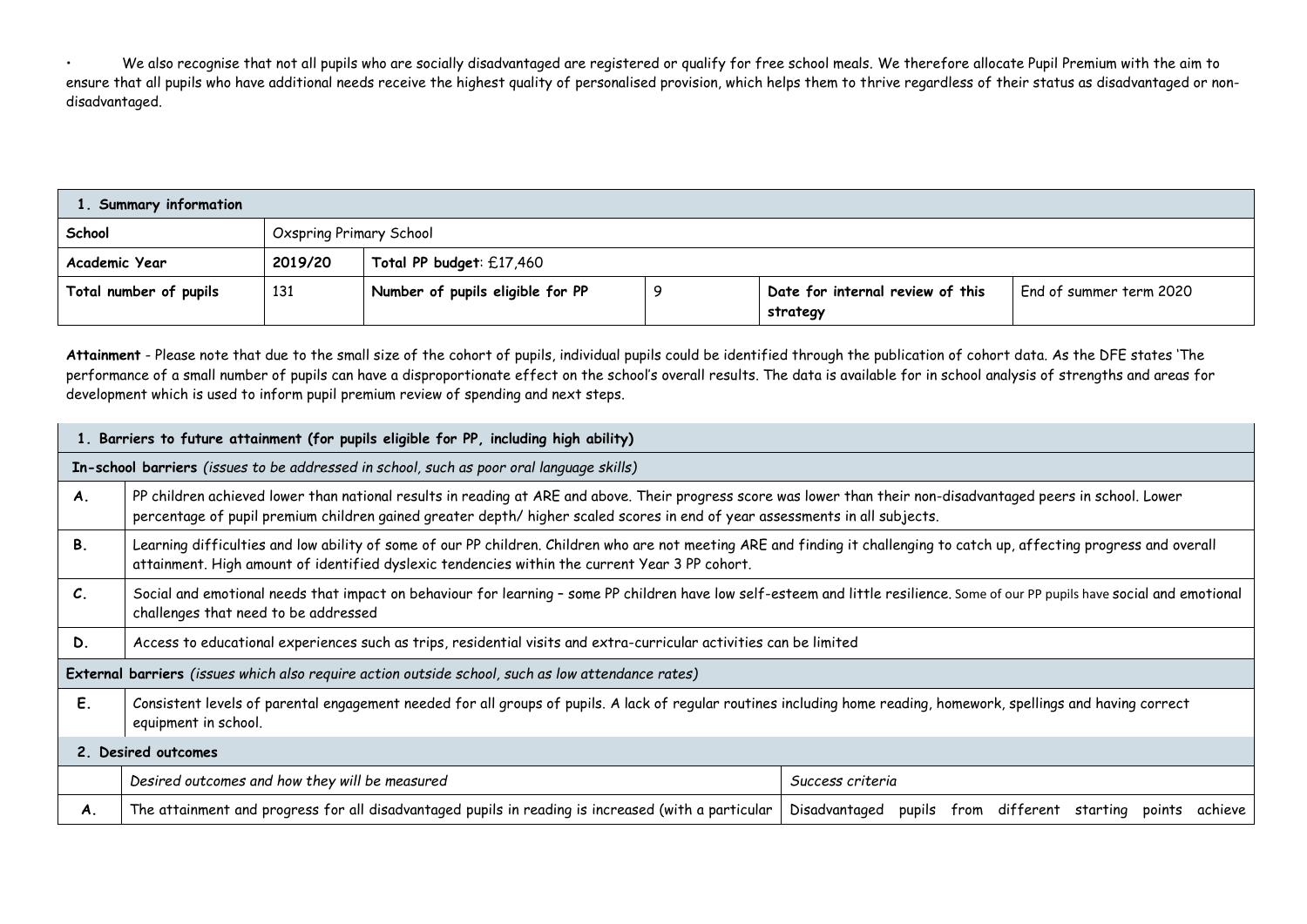|                 | focus on Year 3 and Year 6 pupils)<br>Pupil progress and improved access to learning through differentiated quality first teaching and<br>learning strategies and targeted interventions - focus on reading, writing and maths.    | comparable progress and attainment to their non-disadvantaged<br>peers in reading.<br>Pupils eligible for PP identified as high ability make as much progress<br>as 'other' pupils identified as high ability in reading (Measured in<br>internal assessments and end of Key Stage statutory assessments)<br>PP pupils with SEND make measurable steps of progress in reading<br>through quality first teaching and dedicated interventions and<br>support. |
|-----------------|------------------------------------------------------------------------------------------------------------------------------------------------------------------------------------------------------------------------------------|-------------------------------------------------------------------------------------------------------------------------------------------------------------------------------------------------------------------------------------------------------------------------------------------------------------------------------------------------------------------------------------------------------------------------------------------------------------|
| <b>B.</b>       | Gaps are identified for disadvantaged pupils (and all non disadvantaged pupils) and targeted<br>teaching/interventions teach to specific gaps in writing and maths through high quality<br>interventions.                          | Formative assessment will show gaps being addressed. Disadvantaged<br>pupils from different starting points achieve comparable progress<br>and attainment to their non-disadvantaged peers in writing and<br>maths.                                                                                                                                                                                                                                         |
| $\mathcal{C}$ . | PP children will be provided with appropriate support for their social and emotional well-being.<br>Observations and feedback from staff and home acknowledge improved confidence and<br>emotional/mental health needed addressed. | Children have an avenue in which to talk about situations and<br>emotional issues that impact upon their ability to focus and engage<br>with learning.                                                                                                                                                                                                                                                                                                      |
| D.              | PP children are able to access the school curriculum and wider opportunities regardless of family<br>income and personal circumstances.                                                                                            | 1. PP children access all trips<br>2. PP children access extended school activities<br>3. PP children have access to breakfast and out of school club as<br>required by the families                                                                                                                                                                                                                                                                        |
| Ε.              | Increased parental engagement for all groups of pupils, including disadvantaged children.                                                                                                                                          | Improved understanding of how to support children with their<br>learning at home. Parental engagement within school and perceptions<br>of education are positive.                                                                                                                                                                                                                                                                                           |

| 3. Planned expenditure                                                                                                                                                                      |                             |  |  |  |  |  |  |  |
|---------------------------------------------------------------------------------------------------------------------------------------------------------------------------------------------|-----------------------------|--|--|--|--|--|--|--|
| Academic year                                                                                                                                                                               | 2019/20                     |  |  |  |  |  |  |  |
| The three headings below enable schools to demonstrate how they are using the pupil premium to improve classroom pedagogy, provide targeted support and support whole school<br>strategies. |                             |  |  |  |  |  |  |  |
| (i)                                                                                                                                                                                         | Quality of teaching for all |  |  |  |  |  |  |  |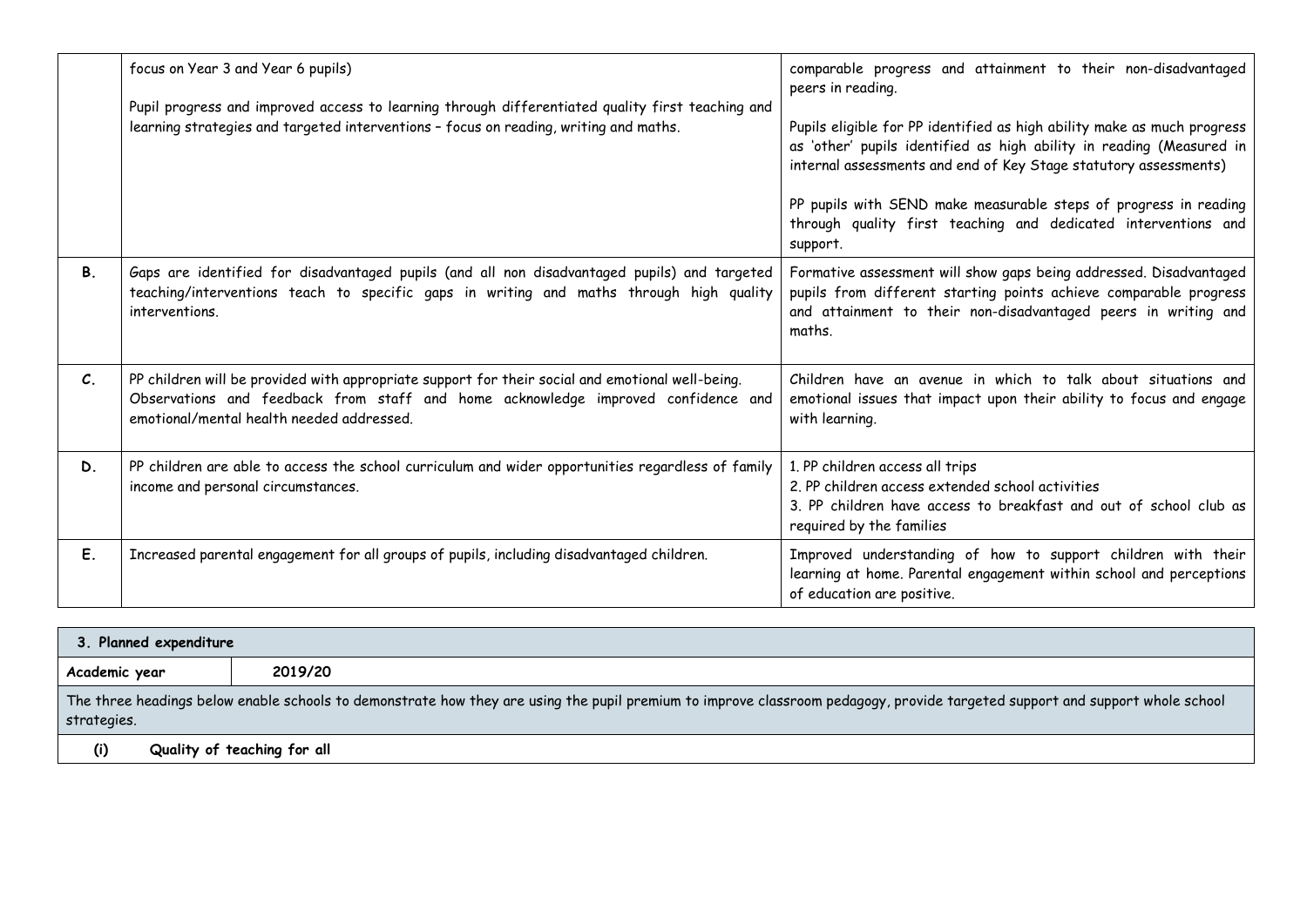| Desired outcome<br>/ s                                                                                                                                      | Chosen action / approach                                                                                                                                                                                                                                                                                                                                                                                                                                                                                                                                                                                                                                                                                                                                                                                                                                                                                                                        | What is the evidence and<br>rationale for this choice?                                                                                                                                                                                                                                                                                                                                                                                                                                                                                                                                                                                                                                                                                                                                                                                                                                                 | How will you ensure it is<br>implemented well?                                                                                                                                                                                                                                                                                                                                                             | <b>Staff</b><br>lead | When will you review<br>implementation? | Evaluation / lessons<br>learned.<br>Action/approach to<br>continue? |
|-------------------------------------------------------------------------------------------------------------------------------------------------------------|-------------------------------------------------------------------------------------------------------------------------------------------------------------------------------------------------------------------------------------------------------------------------------------------------------------------------------------------------------------------------------------------------------------------------------------------------------------------------------------------------------------------------------------------------------------------------------------------------------------------------------------------------------------------------------------------------------------------------------------------------------------------------------------------------------------------------------------------------------------------------------------------------------------------------------------------------|--------------------------------------------------------------------------------------------------------------------------------------------------------------------------------------------------------------------------------------------------------------------------------------------------------------------------------------------------------------------------------------------------------------------------------------------------------------------------------------------------------------------------------------------------------------------------------------------------------------------------------------------------------------------------------------------------------------------------------------------------------------------------------------------------------------------------------------------------------------------------------------------------------|------------------------------------------------------------------------------------------------------------------------------------------------------------------------------------------------------------------------------------------------------------------------------------------------------------------------------------------------------------------------------------------------------------|----------------------|-----------------------------------------|---------------------------------------------------------------------|
| The attainment<br>and progress for<br>all disadvantaged<br>pupils in reading is<br>increased (with a<br>particular focus on<br>Year 3 and Year 6<br>pupils) | Training for all staff - early<br>reading and phonics - identify<br>key milestones for all pupils and<br>strategies for closing the gap.<br>Review of quality first teaching<br>approaches for reading across<br>school - phonics, guided reading<br>- use of VIPERS in KS2 and<br>reading comprehensions.<br>Review quality and provision of<br>reading books - home/school.<br>Review expectations for home-<br>school reading for all pupils with<br>a targeted focus on the<br>disadvantaged pupils.<br>Access to additional phonics<br>interventions for Year 3 pupils<br>with $TA - at least \times 3$ weekly<br>Access to a range of reading<br>interventions, including 60<br>second read, reading<br>comprehension, inference,<br>vulnerable readers, key words at<br>least x 3 weekly<br>Establish one to one reading<br>interventions - EEF toolkit<br>states:<br>Promote additional use of the<br>school library, targeted time for | <b>EEF Toolkit states:</b><br>'Reading interventions and<br>comprehension strategies<br>focus on the learners'<br>understanding of written<br>text. Pupils are taught a<br>range of techniques which<br>enable them to<br>comprehend the meaning<br>of what they read. On<br>average, reading<br>comprehension approaches<br>deliver an additional six<br>months' progress.<br>Successful reading<br>comprehension approaches<br>allow activities to be<br>carefully tailored to<br>pupils' reading<br>capabilities, and involve<br>activities and texts that<br>provide an effective<br>challenge'<br>'Evidence indicates that<br>one to one tuition can be<br>effective, delivering<br>approximately five<br>additional months'<br>progress on average.<br>Short, regular sessions<br>(about 30 minutes, three<br>to five times a week) over<br>a set period of time (six<br>to twelve weeks) appear | Use staff meeting time to<br>deliver training.<br>Monitoring activities<br>review quality of provision<br>for reading.<br>Termly monitoring of<br>outcomes.<br>Support from reading and<br>phonics subject leaders<br>Pupil progress meetings<br>held - pp groups focused<br>upon within these.<br>Monitoring of costed<br>provision maps reflect<br>appropriate<br>interventions based on<br>assessments. | SI/<br>HR            | Termly review                           |                                                                     |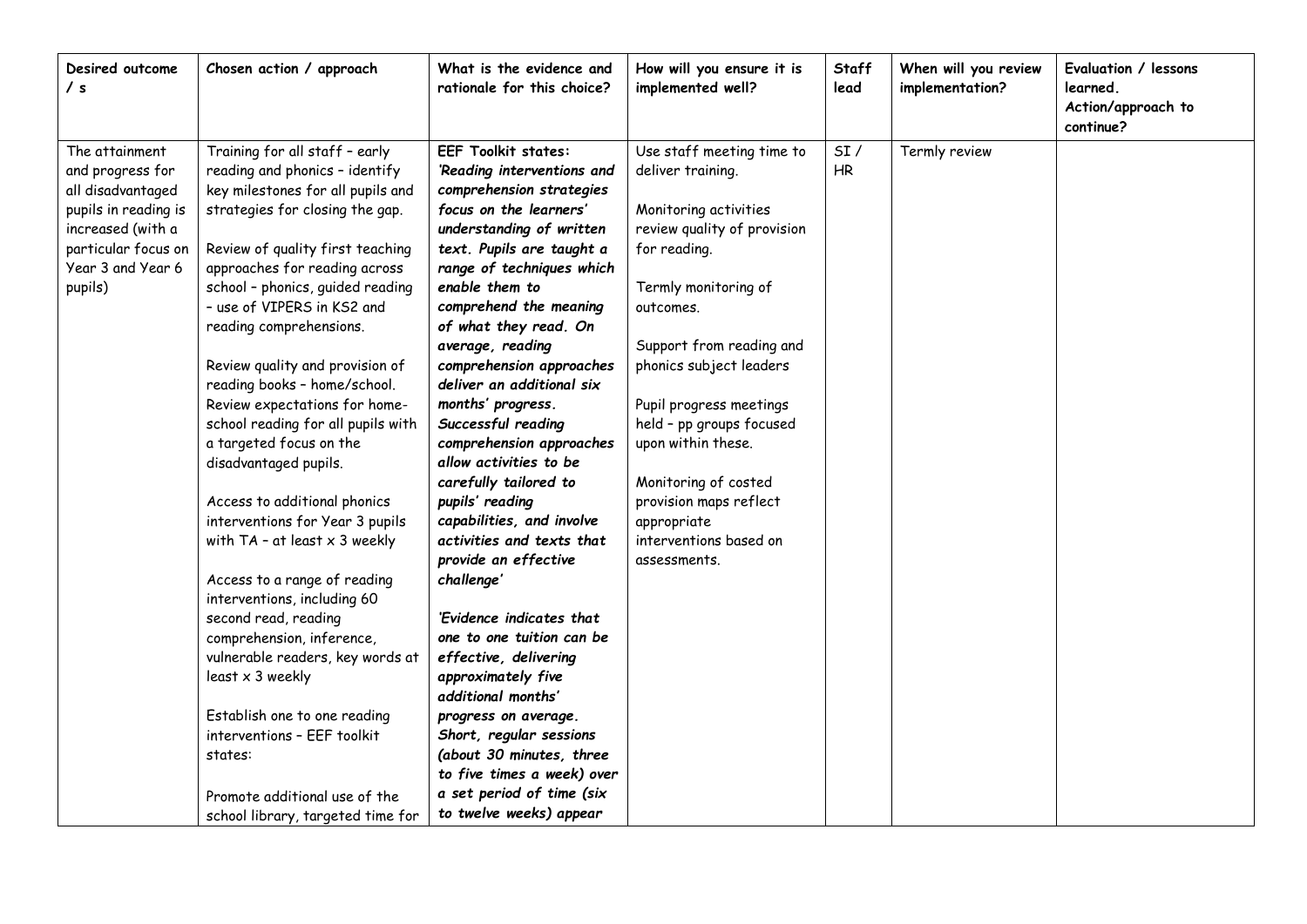|                 | pupil premium pupils.<br>Establish weekly paired reading<br>and group opportunities (EEF<br>toolkit states:                                                                                                                                 | to result in optimum<br>impact'<br>'The impact of<br>collaborative approaches<br>on learning is consistently<br>positive Approaches which<br>promote talk and<br>interaction between<br>learners tend to result in<br>the best gains' |  |                                                      |                      |                                         |  |  |
|-----------------|---------------------------------------------------------------------------------------------------------------------------------------------------------------------------------------------------------------------------------------------|---------------------------------------------------------------------------------------------------------------------------------------------------------------------------------------------------------------------------------------|--|------------------------------------------------------|----------------------|-----------------------------------------|--|--|
|                 | Total budgeted cost: Costings based on - 2 x TA x 1 hour x 25 weeks = £719; 1 x TA x 1 hour x 25 weeks = £359.50; 3 x weekly phonics<br>groups $\times$ 25 weeks = £1078.50; 4 TAs $\times$ 3 hours $\times$ 25 weeks = £4314 Total = £6471 |                                                                                                                                                                                                                                       |  |                                                      |                      |                                         |  |  |
| (ii)            | Targeted support                                                                                                                                                                                                                            |                                                                                                                                                                                                                                       |  |                                                      |                      |                                         |  |  |
| Desired outcome | Chosen action/approach                                                                                                                                                                                                                      | What is the evidence and rationale for<br>this choice?                                                                                                                                                                                |  | How will you<br>ensure it is<br>implemented<br>well? | <b>Staff</b><br>lead | When will you review<br>implementation? |  |  |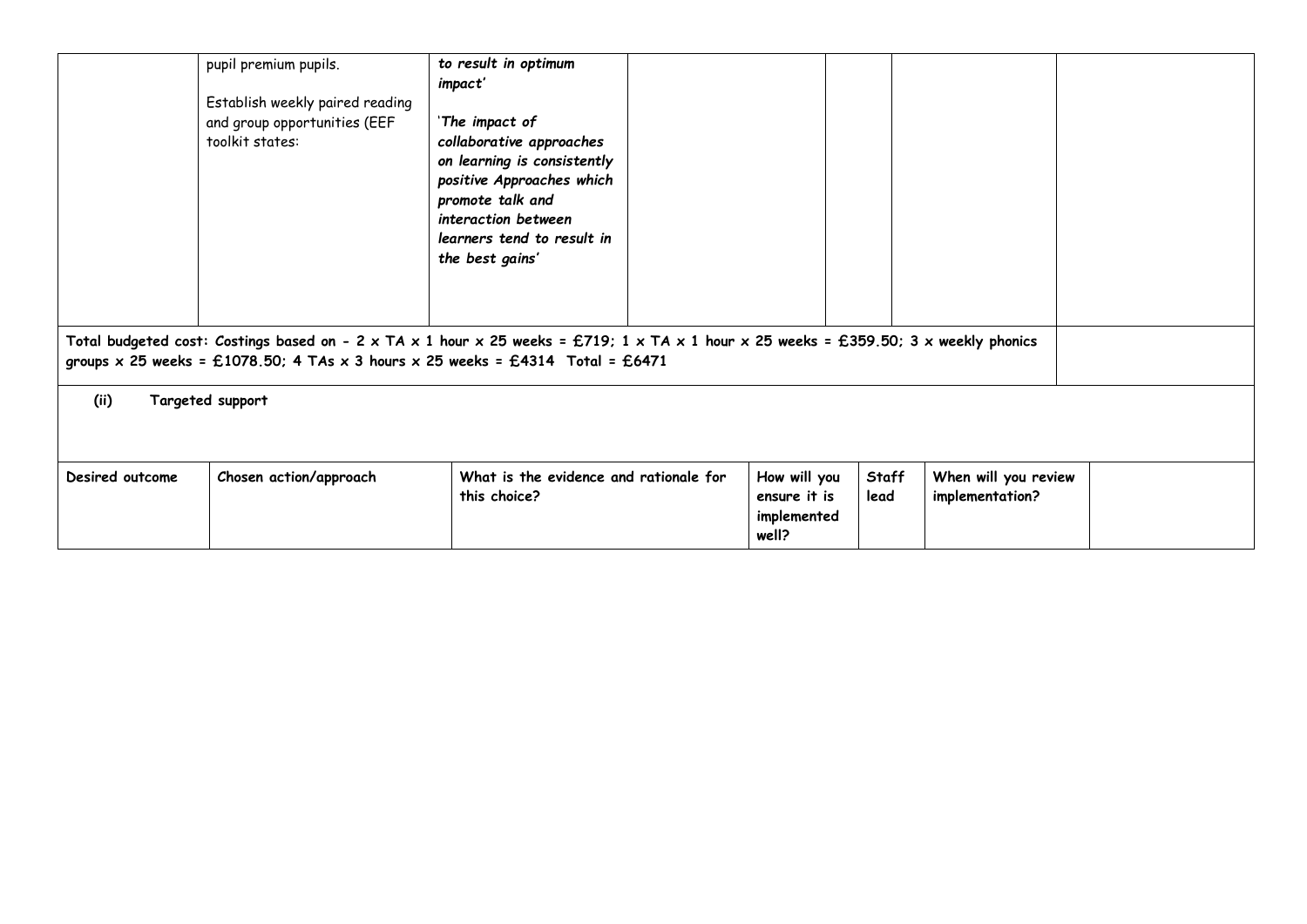| Gaps are identified<br>for disadvantaged<br>pupils (and all non<br>disadvantaged<br>pupils) and targeted<br>teaching/interventio<br>ns teach to specific<br>gaps in writing and<br>maths through high<br>quality<br>interventions. | Updated termly provision map.<br>Review of TA deployment and<br>delivery of targeted<br>interventions to support learners<br>in writing and maths including:<br>Phonics and spelling<br>$\bullet$<br>interventions<br>$\bullet$<br>Maths booster groups -<br>$\bullet$<br>focusing on number skills<br>Maths Power of 2<br>Continuation of the NESSY<br>programme<br>TA 1:1 / small group<br>support Y6 SATs<br>booster groups<br>Access to Educational<br>Psychologist and Social<br>communication and interaction<br>team.<br>Termly pupil progress meetings with<br>HT and SENDCO | As a number of PP pupils with SEND and<br>additional needs find it challenging to<br>achieve ARE, pupils need targeted support<br>to catch up. | Organise<br>timetable to<br>ensure staff<br>delivering<br>interventions<br>have<br>sufficient<br>preparation<br>and delivery<br>time.<br>TAs record<br>progress each<br>week.<br>Progress<br>reviewed<br>regularly,<br>SENDCO<br>progress<br>reports.<br>Review of<br>IEPs and<br>provision map.<br>Termly pupil<br>progress<br>meetings | SI/HR | Termly review |  |
|------------------------------------------------------------------------------------------------------------------------------------------------------------------------------------------------------------------------------------|--------------------------------------------------------------------------------------------------------------------------------------------------------------------------------------------------------------------------------------------------------------------------------------------------------------------------------------------------------------------------------------------------------------------------------------------------------------------------------------------------------------------------------------------------------------------------------------|------------------------------------------------------------------------------------------------------------------------------------------------|------------------------------------------------------------------------------------------------------------------------------------------------------------------------------------------------------------------------------------------------------------------------------------------------------------------------------------------|-------|---------------|--|
|------------------------------------------------------------------------------------------------------------------------------------------------------------------------------------------------------------------------------------|--------------------------------------------------------------------------------------------------------------------------------------------------------------------------------------------------------------------------------------------------------------------------------------------------------------------------------------------------------------------------------------------------------------------------------------------------------------------------------------------------------------------------------------------------------------------------------------|------------------------------------------------------------------------------------------------------------------------------------------------|------------------------------------------------------------------------------------------------------------------------------------------------------------------------------------------------------------------------------------------------------------------------------------------------------------------------------------------|-------|---------------|--|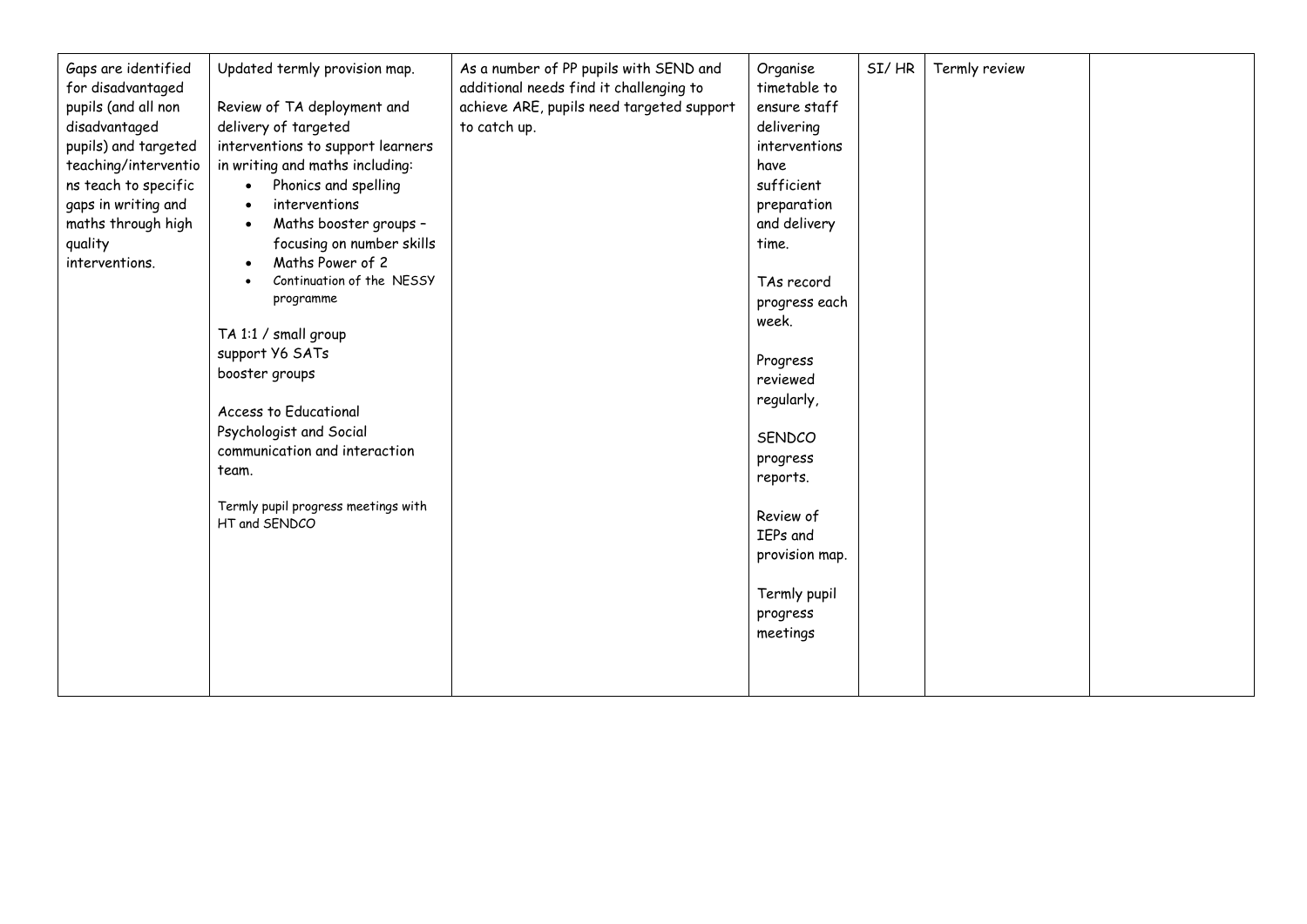| PP children will be<br>provided with<br>appropriate support<br>for their social and<br>emotional well-<br>being.<br>Observations and<br>feedback from<br>staff and home<br>acknowledge<br>improved confidence<br>and<br>emotional/mental<br>health needed<br>addressed. | Access external support and<br>advice eg Educational Psychology,<br>SCI team and school nurses -<br>observations, assessments and<br>advice for individual pupils with<br>specific social and emotional<br>needs.<br>SENDCO / TA involvement in<br>social stories training. Provide<br>social stories training to staff and<br>implement with relevant pupils.<br>Offer targeted interventions as<br>required eg Lego therapy.<br>Implement whole school project<br>to focus on developing emotional<br>health and wellbeing.<br>Provide friendship groups,<br>counselling and one to one<br>support for pupils and parents -<br>offer access to EHA as required.<br>Link sports participation to<br>emotional health and wellbeing.<br>Total budgeted cost: Costings based on: 4 TAs x 2 hours x 25 weeks = £2876; 2 TAs x 3 hours x 10 weeks = £863; Ed Psych = £780; SCI team<br>= £200 (per day); NESSY = £505; £485 project resources Total = £5708 | <b>EEF</b> toolkit states:<br>'Interventions which target social and<br>emotional learning (SEL) seek to improve<br>pupils' interaction with others and self-<br>management of emotions, rather than<br>focusing directly on the academic or<br>cognitive elements of learning. SEL<br>interventions might focus on the ways in<br>which students work with (and alongside)<br>their peers, teachers, family or<br>community. Three broad categories of<br>SEL interventions can be identified:<br>universal programmes which generally<br>take place in the classroom; more<br>specialised programmes which are<br>targeted at students with particular<br>social or emotional needs; and school-<br>level approaches to developing a positive<br>school ethos, which also aim to support<br>greater engagement in learning. On<br>average, SEL interventions have an<br>identifiable and valuable impact on<br>attitudes to learning and social<br>relationships in school. They also have<br>an average overall impact of four<br>months' additional progress on<br>attainment' |                                                | Staff CPD<br>and support<br>from external<br>agencies /<br>SENDCO<br>Monitoring<br>and review by<br>SENDCO /<br><b>HT</b><br>Pupil Progress<br>meetings |               | SI/HR | Termly review                           |          |                                                         |
|-------------------------------------------------------------------------------------------------------------------------------------------------------------------------------------------------------------------------------------------------------------------------|----------------------------------------------------------------------------------------------------------------------------------------------------------------------------------------------------------------------------------------------------------------------------------------------------------------------------------------------------------------------------------------------------------------------------------------------------------------------------------------------------------------------------------------------------------------------------------------------------------------------------------------------------------------------------------------------------------------------------------------------------------------------------------------------------------------------------------------------------------------------------------------------------------------------------------------------------------|------------------------------------------------------------------------------------------------------------------------------------------------------------------------------------------------------------------------------------------------------------------------------------------------------------------------------------------------------------------------------------------------------------------------------------------------------------------------------------------------------------------------------------------------------------------------------------------------------------------------------------------------------------------------------------------------------------------------------------------------------------------------------------------------------------------------------------------------------------------------------------------------------------------------------------------------------------------------------------------------------------------------------------------------------------------------------------|------------------------------------------------|---------------------------------------------------------------------------------------------------------------------------------------------------------|---------------|-------|-----------------------------------------|----------|---------------------------------------------------------|
| (iii)                                                                                                                                                                                                                                                                   | Other approaches                                                                                                                                                                                                                                                                                                                                                                                                                                                                                                                                                                                                                                                                                                                                                                                                                                                                                                                                         |                                                                                                                                                                                                                                                                                                                                                                                                                                                                                                                                                                                                                                                                                                                                                                                                                                                                                                                                                                                                                                                                                    |                                                |                                                                                                                                                         |               |       |                                         |          |                                                         |
| Desired outcome                                                                                                                                                                                                                                                         | Chosen action / approach                                                                                                                                                                                                                                                                                                                                                                                                                                                                                                                                                                                                                                                                                                                                                                                                                                                                                                                                 | What is the evidence and<br>rationale for this choice?                                                                                                                                                                                                                                                                                                                                                                                                                                                                                                                                                                                                                                                                                                                                                                                                                                                                                                                                                                                                                             | How will you ensure it is<br>implemented well? |                                                                                                                                                         | Staff<br>lead |       | When will you review<br>implementation? | learned. | Evaluation / lessons<br>Action/approach to<br>continue? |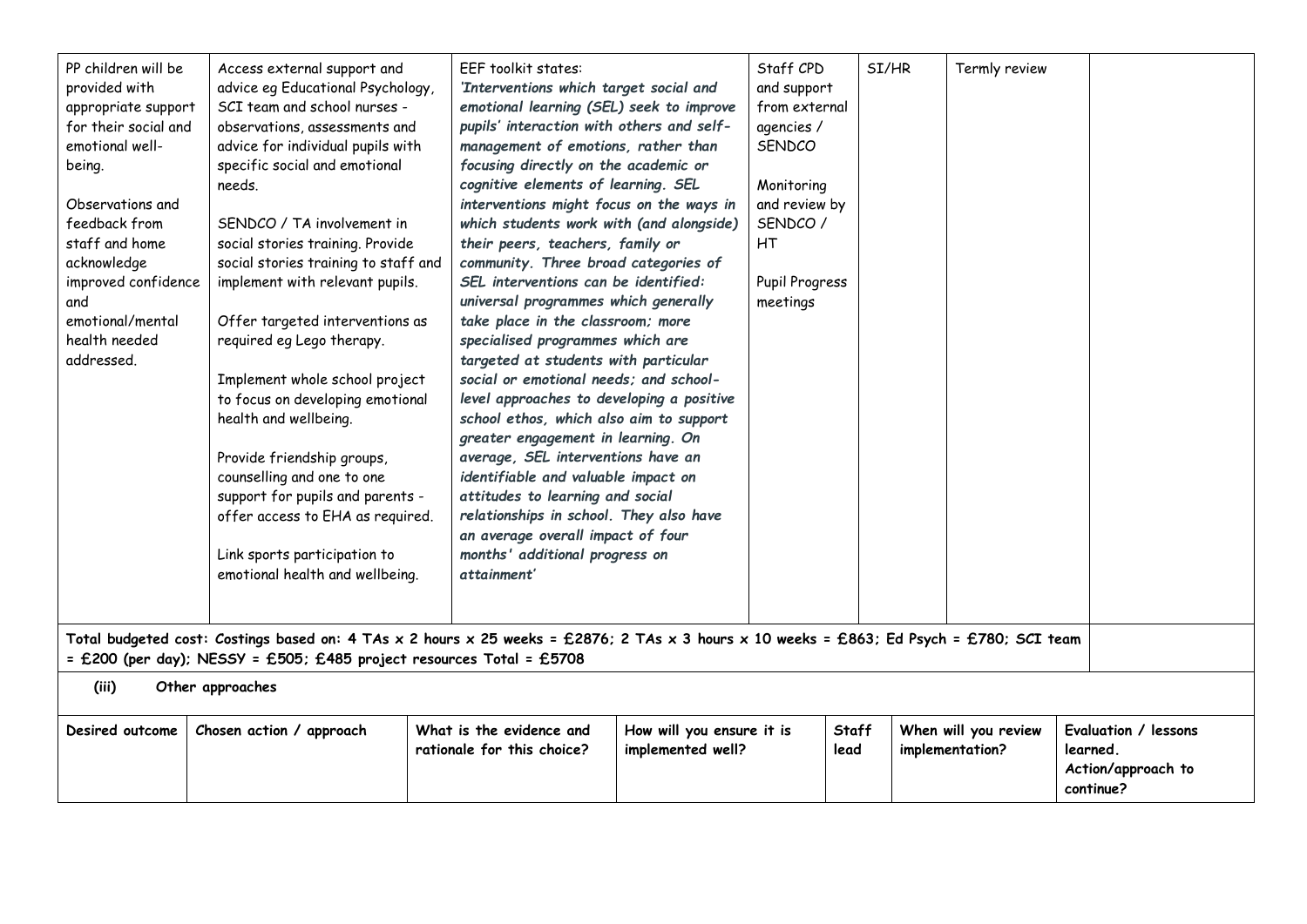| PP children are<br>able to access<br>the school<br>curriculum and<br>wider<br>opportunities<br>regardless of<br>family income<br>and personal<br>circumstances. | Continue to provide funding<br>and encouragement for pupils<br>eligible for pupil premium to<br>attend residential visits,<br>educational visits and to<br>participate in enrichment<br>activities at school, including<br>music tuition and theatre<br>trips.<br>Offer support for parents<br>returning to work through<br>support with out of school club<br>costs. Consider each individual<br>scenario and provide support<br>as appropriate. | First hand experiences<br>provide rich learning<br>opportunities for all pupils.<br>Provide real purposes and<br>contexts making learning<br>more meaningful,<br>increasing engagement. Pupils<br>benefit from working with<br>others and being introduced<br>to a variety of experiences.<br>EEF states that Sports<br>participation interventions<br>engage pupils in sports as a<br>means to increasing<br>educational engagement and<br>attainment. | High levels of involvement of<br>PP pupils on trips/ residential<br>visits/extra-curricular<br>clubs. | SI/HR | This strategy will be<br>reviewed annually. |  |
|-----------------------------------------------------------------------------------------------------------------------------------------------------------------|---------------------------------------------------------------------------------------------------------------------------------------------------------------------------------------------------------------------------------------------------------------------------------------------------------------------------------------------------------------------------------------------------------------------------------------------------|---------------------------------------------------------------------------------------------------------------------------------------------------------------------------------------------------------------------------------------------------------------------------------------------------------------------------------------------------------------------------------------------------------------------------------------------------------|-------------------------------------------------------------------------------------------------------|-------|---------------------------------------------|--|
|-----------------------------------------------------------------------------------------------------------------------------------------------------------------|---------------------------------------------------------------------------------------------------------------------------------------------------------------------------------------------------------------------------------------------------------------------------------------------------------------------------------------------------------------------------------------------------------------------------------------------------|---------------------------------------------------------------------------------------------------------------------------------------------------------------------------------------------------------------------------------------------------------------------------------------------------------------------------------------------------------------------------------------------------------------------------------------------------------|-------------------------------------------------------------------------------------------------------|-------|---------------------------------------------|--|